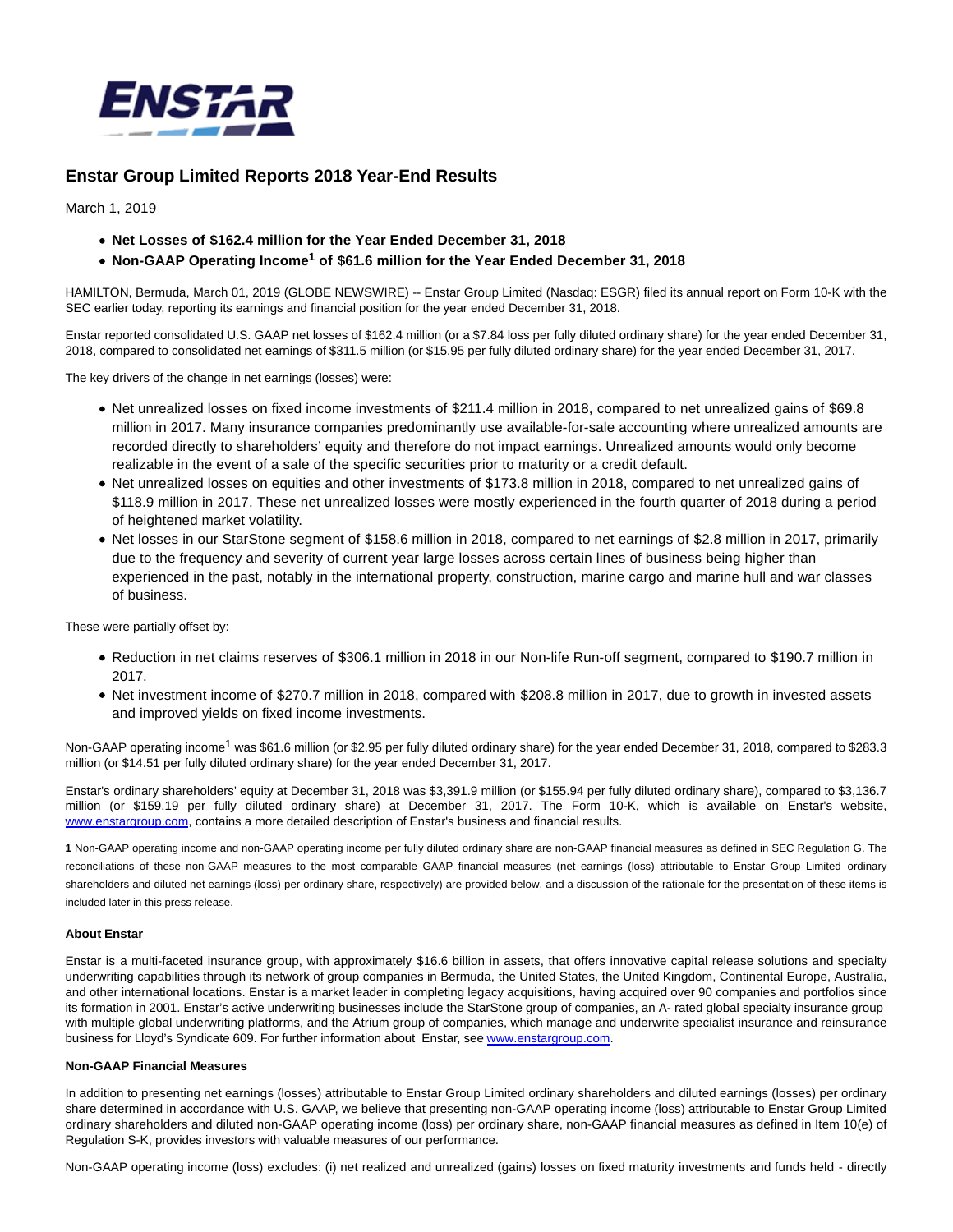managed, (ii) change in fair value of insurance contracts for which we have elected the fair value option, (iii) gain (loss) on sale of subsidiaries, (vi) net earnings (loss) from discontinued operations, (v) tax effect of these adjustments where applicable, and (vi) attribution of share of adjustments to noncontrolling interest where applicable. We eliminate the impact of net realized and unrealized (gains) losses on fixed maturity investments and funds held - directly managed and change in fair value of insurance contracts for which we have elected the fair value option because these items are subject to significant fluctuations in fair value from period to period, driven primarily by market conditions and general economic conditions, and therefore their impact on our earnings is not reflective of the performance of our core operations. We eliminate the impact of gain (loss) on sale of subsidiaries and net earnings (loss) from discontinued operations as these are non-recurring rather than being reflective of the performance of our core operations.

Further, we believe these non-GAAP measures enable readers of the consolidated financial statements to more easily analyze our results in a manner more aligned with the manner in which our management analyzes our underlying performance. We believe that presenting these non-GAAP financial measures, which may be defined and calculated differently by other companies, improves the understanding of our consolidated results of operations. These measures should not be viewed as a substitute for those calculated in accordance with U.S. GAAP.

### **Reconciliation of Non-GAAP Financial Measures**

Non-GAAP operating income (loss) attributable to Enstar Group Limited ordinary shareholders is calculated by the addition or subtraction of certain items from within our consolidated statements of earnings to or from net earnings (loss) attributable to Enstar Group Limited ordinary shareholders, the most directly comparable GAAP financial measure, as illustrated in the table below, for the years ending December 31, 2018, 2017 and 2016:

|                                                                                                                   | <b>Year Ended</b><br>December 31,<br>2018 | 2017       | 2016       |  |
|-------------------------------------------------------------------------------------------------------------------|-------------------------------------------|------------|------------|--|
| Net earnings (loss) attributable to Enstar Group Limited ordinary shareholders                                    | \$ (162,354) \$311,458                    |            | \$264,807  |  |
| Adjustments:                                                                                                      |                                           |            |            |  |
| Net realized and unrealized (gains) losses on fixed maturity investments and funds held - directly managed<br>(1) | 243,093                                   | (70, 747)  | 4,387      |  |
| Change in fair value of insurance contracts for which we have elected the fair value option                       | 6,664                                     | 30,256     |            |  |
| Loss on sale of subsidiary                                                                                        |                                           | 16,349     |            |  |
| Net loss from discontinued operations                                                                             |                                           | (14, 183)  | (12,359)   |  |
| Tax effects of adjustments (2)                                                                                    | (16, 588)                                 | ) 5,364    | 4,956      |  |
| Adjustments attributable to noncontrolling interest (3)                                                           | (9, 166)                                  | 4,840      | 5,990      |  |
| Non-GAAP operating income attributable to Enstar Group Limited ordinary shareholders (4)                          | \$61,649                                  | \$283,337  | \$267,781  |  |
| Diluted net earnings (loss) per ordinary share <sup>(5)</sup>                                                     | \$ (7.84)                                 | 35.95      | \$13.62    |  |
| Adjustments:                                                                                                      |                                           |            |            |  |
| Net realized and unrealized (gains) losses on fixed maturity investments and funds held - directly managed<br>(1) | 11.70                                     | (3.62)     | 0.23       |  |
| Change in fair value of insurance contracts for which we have elected the fair value option                       | 0.32                                      | 1.55       |            |  |
| Loss on sale of subsidiary                                                                                        |                                           | 0.84       |            |  |
| Net loss from discontinued operations                                                                             |                                           | (0.73)     | (0.64)     |  |
| Tax effects of adjustments (2)                                                                                    | (0.79)                                    | 0.27       | 0.25       |  |
| Adjustments attributable to noncontrolling interest (3)                                                           | (0.44)                                    | 0.25       | 0.31       |  |
| Diluted non-GAAP operating income per ordinary share (4)                                                          | \$2.95                                    | \$14.51    | \$13.77    |  |
| Weighted average ordinary shares outstanding - diluted                                                            | 20,904,176                                | 19,527,591 | 19.447.241 |  |

(1) Represents the net realized and unrealized gains and losses related to fixed maturity securities. Our fixed maturity securities are held directly on our balance sheet and also within the "Funds held - directly managed" balance. Refer to Note 6 - "Investments" in the notes to our consolidated financial statements included within Item 8 of this Annual Report on Form 10-K for further details on our net realized and unrealized gains and losses.

(2) Represents an aggregation of the tax expense or benefit associated with the specific country to which the pre-tax adjustment relates, calculated at the applicable jurisdictional tax rate.

(3) Represents the impact of the adjustments on the net earnings (loss) attributable to noncontrolling interest associated with the specific subsidiaries to which the adjustments relate.

(4) Non-GAAP financial measure.

(5) During a period of loss, the basic weighted average ordinary shares outstanding is used in the denominator of the diluted loss per ordinary share computation as the effect of including potentially dilutive securities would be anti-dilutive.

### **Cautionary Statement**

This press release contains certain forward-looking statements within the meaning of the Private Securities Litigation Reform Act of 1995. These statements include statements regarding the intent, belief or current expectations of Enstar and its management team. Investors are cautioned that